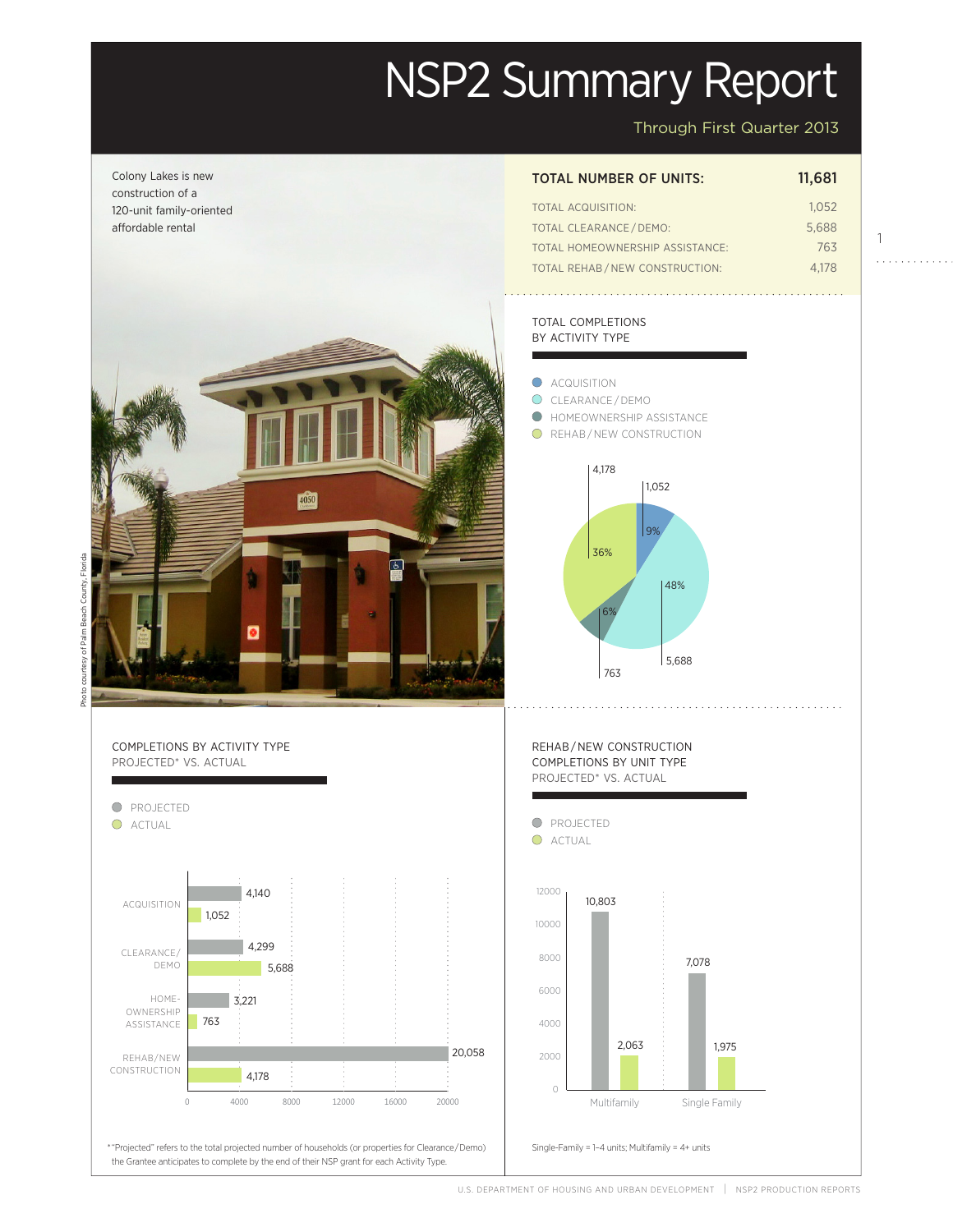г

|                                     |                                |                                          | HOME-                   | REHAB/                                |                             |  |
|-------------------------------------|--------------------------------|------------------------------------------|-------------------------|---------------------------------------|-----------------------------|--|
| GRANTEE                             | <b>ACQUISITION</b>             | CLEARANCE/<br>DEMO                       | OWNERSHIP<br>ASSISTANCE | <b>NEW</b><br>CONSTRUCTION            | TOTAL                       |  |
| Alameda County, CA                  | 29                             |                                          |                         |                                       | 29                          |  |
| LH25                                |                                |                                          |                         | 0<br>$\overline{O}$                   | $\mathbf{0}$                |  |
| LMMI                                | 29                             |                                          |                         | $\mathbf{O}$                          | 29                          |  |
| Boston, MA                          | 22                             |                                          | $\circ$                 | 31                                    | 53                          |  |
| <b>LH25</b>                         | $\circ$                        |                                          |                         | 12                                    | 12                          |  |
| <b>LMMI</b>                         | 22                             |                                          | $\overline{O}$          | 19                                    | 41                          |  |
| Camden Redevelopment                |                                |                                          |                         |                                       |                             |  |
| Agency                              |                                | $\mathbf 0$                              | $\mathbf 0$             | 33                                    | 33                          |  |
| <b>LH25</b>                         |                                |                                          | $\overline{O}$          | 33                                    | 33                          |  |
| LMMI                                |                                | $\Omega$                                 |                         | $\mathbf{0}$                          | $\mathbf{0}$                |  |
| Center for                          |                                |                                          |                         |                                       |                             |  |
| Community Self Help                 | $\mathbf 0$                    |                                          |                         | 65                                    | 65                          |  |
| <b>LH25</b><br><b>LMMI</b>          | $\mathsf{O}\xspace$<br>$\circ$ |                                          |                         | 15<br>50                              | 15<br>50                    |  |
| .                                   |                                |                                          |                         |                                       |                             |  |
| Chicago, IL                         | $\mathsf{O}\xspace$            | 1                                        |                         | $\mathbf 0$                           | 1                           |  |
| <b>LH25</b><br><b>LMMI</b>          | $\mathsf{O}\xspace$            | $\mathbf{1}$                             |                         | $\overline{O}$<br>$\overline{O}$      | $\mathbf 0$<br>$\mathbf{1}$ |  |
|                                     |                                |                                          |                         |                                       |                             |  |
| Chicanos Por La Causa, Inc.<br>LH25 | 24                             | 17                                       | 20                      | 602                                   | 663                         |  |
| <b>LMMI</b>                         | 22<br>$\overline{2}$           | $17\,$<br>$\overline{0}$                 | $\,8\,$<br>12           | 318<br>284                            | 365<br>298                  |  |
|                                     |                                |                                          |                         |                                       |                             |  |
| City of Little Rock<br><b>LH25</b>  | $\mathsf{O}\xspace$            | $\mathbf 0$                              | 0                       | 40                                    | 40                          |  |
| <b>LMMI</b>                         | $\overline{O}$                 | $\overline{0}$                           | $\mathbf{O}$            | 33<br>$\overline{7}$                  | 33<br>$\overline{7}$        |  |
| .                                   |                                |                                          |                         |                                       |                             |  |
| City of Reno<br>Housing Authority   |                                |                                          |                         | 133                                   | 133                         |  |
| LH25                                |                                |                                          |                         | 62                                    | 62                          |  |
| <b>LMMI</b>                         |                                |                                          |                         | 71                                    | 71                          |  |
| City of Sarasota                    | 79                             | 2                                        |                         | 72                                    | 153                         |  |
| <b>LH25</b>                         | 26                             |                                          |                         | 68                                    | 94                          |  |
| <b>LMMI</b>                         | 53                             | $\overline{2}$                           |                         | $\overline{4}$                        | 59                          |  |
| .<br>Columbus, OH                   |                                | $\alpha \rightarrow \alpha \beta$<br>107 |                         | $\alpha$ , $\alpha$ , $\alpha$<br>183 | .<br>290                    |  |
| LH25                                |                                |                                          |                         | 134                                   | 134                         |  |
| LMMI                                |                                | $107$                                    |                         | 49                                    | 156                         |  |
| .<br>Cuyahoga County Land           |                                |                                          |                         |                                       |                             |  |
| Reutilization Corporation           |                                | 432                                      |                         | 91                                    | 523                         |  |
| LH25<br>LMMI                        |                                |                                          |                         | $18\,$<br>73                          | 18                          |  |
|                                     |                                | 432                                      |                         |                                       | 505                         |  |

2

. . . . . . . . . . . .

LH25 = Low Income Set Aside (< 50% AMI); LMMI = Low, Moderate, Middle Income (51%-120% AMI); "0" indicates a projected activity with no reported completions; blank columns indicate an activity type which was not selected by the grantee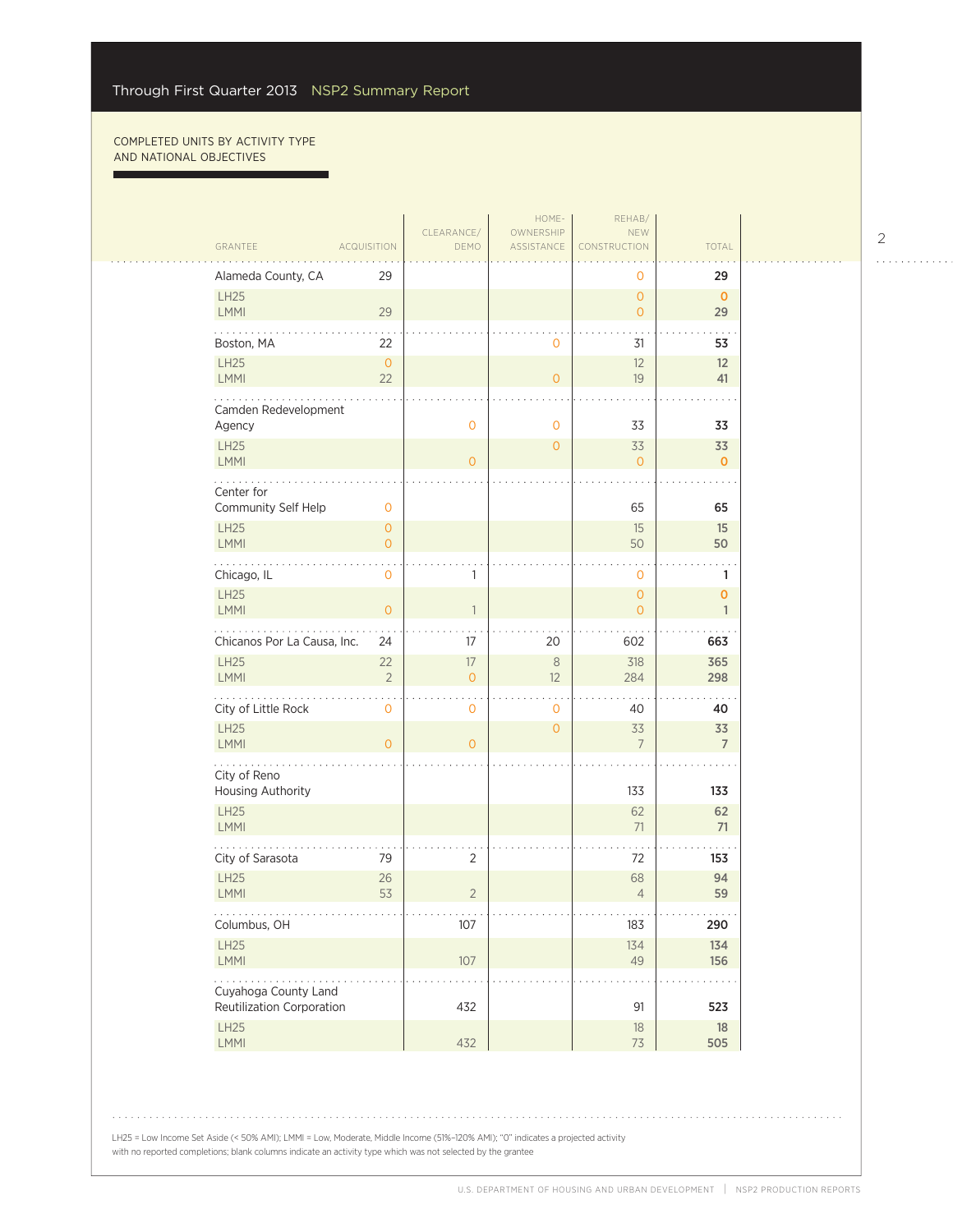| DEMO<br>TOTAL<br>GRANTEE<br><b>ACQUISITION</b><br>ASSISTANCE<br><b>STRUCTION</b><br>Dayton, OH<br>3,562<br>62<br>3,625<br>1<br>LH25<br>9<br>9<br>LMMI<br>3,562<br>$\mathbf{1}$<br>53<br>3,616<br>Denver, CO<br>40<br>130<br>32<br>202<br>LH25<br>130<br>130<br>LMMI<br>40<br>32<br>72<br>El Paso Collaborative<br>104<br>104<br><b>LH25</b><br>43<br>43<br>LMMI<br>61<br>61<br>39<br>Evanston, IL<br>39<br>0<br>LH25<br>$\overline{0}$<br>13<br>13<br>LMMI<br>26<br>26<br>Habitat for Humanity<br>International Inc<br>20<br>250<br>$\mathbf 0$<br>270<br>$\mathcal{G}$<br><b>LH25</b><br>$\mathbf{O}$<br>137<br>146<br>LMMI<br>11<br>113<br>124<br>Hamilton County, OH<br>$\mathsf{O}\xspace$<br>27<br>62<br>89<br>LH25<br>28<br>28<br>LMMI<br>$\mathsf{O}\xspace$<br>27<br>34<br>61<br>Healthy Neighborhoods Inc.<br>3<br>35<br>78<br>116<br><b>LH25</b><br>12<br>36<br>24<br>23<br>LMMI<br>$\overline{3}$<br>54<br>80<br>Housing Authority of<br>$\overline{7}$<br>Camden City<br>44<br>51<br>LH25<br>44<br>44<br>LMMI<br>$7\overline{ }$<br>$\mathbf{O}$<br>$\overline{7}$<br>Housing Authority of the<br>City of Tampa<br>0<br>$\mathbf 0$<br>O<br><b>LH25</b><br>$\mathbf{O}$<br>$\mathbf 0$<br>LMMI<br>$\circ$<br>$\mathbf{O}$<br>$\mathbf{O}$<br>Hsg Trust of Silicon Valley<br>83<br>51<br>134<br>LH25<br>57<br>51<br>$\sqrt{6}$<br>LMMI<br>$45\,$<br>32<br>77<br>.<br>25<br>Indio, CA<br>25<br>0<br>$\mathsf O$<br>$\overline{7}$<br>LH25<br>$\overline{7}$ |  |      | CLEARANCE/ | HOME-<br>OWNERSHIP | REHAB/<br>NEW |    |  |
|-----------------------------------------------------------------------------------------------------------------------------------------------------------------------------------------------------------------------------------------------------------------------------------------------------------------------------------------------------------------------------------------------------------------------------------------------------------------------------------------------------------------------------------------------------------------------------------------------------------------------------------------------------------------------------------------------------------------------------------------------------------------------------------------------------------------------------------------------------------------------------------------------------------------------------------------------------------------------------------------------------------------------------------------------------------------------------------------------------------------------------------------------------------------------------------------------------------------------------------------------------------------------------------------------------------------------------------------------------------------------------------------------------------------------------------------------------------------------|--|------|------------|--------------------|---------------|----|--|
|                                                                                                                                                                                                                                                                                                                                                                                                                                                                                                                                                                                                                                                                                                                                                                                                                                                                                                                                                                                                                                                                                                                                                                                                                                                                                                                                                                                                                                                                       |  |      |            |                    |               |    |  |
|                                                                                                                                                                                                                                                                                                                                                                                                                                                                                                                                                                                                                                                                                                                                                                                                                                                                                                                                                                                                                                                                                                                                                                                                                                                                                                                                                                                                                                                                       |  |      |            |                    |               |    |  |
|                                                                                                                                                                                                                                                                                                                                                                                                                                                                                                                                                                                                                                                                                                                                                                                                                                                                                                                                                                                                                                                                                                                                                                                                                                                                                                                                                                                                                                                                       |  |      |            |                    |               |    |  |
|                                                                                                                                                                                                                                                                                                                                                                                                                                                                                                                                                                                                                                                                                                                                                                                                                                                                                                                                                                                                                                                                                                                                                                                                                                                                                                                                                                                                                                                                       |  |      |            |                    |               |    |  |
|                                                                                                                                                                                                                                                                                                                                                                                                                                                                                                                                                                                                                                                                                                                                                                                                                                                                                                                                                                                                                                                                                                                                                                                                                                                                                                                                                                                                                                                                       |  |      |            |                    |               |    |  |
|                                                                                                                                                                                                                                                                                                                                                                                                                                                                                                                                                                                                                                                                                                                                                                                                                                                                                                                                                                                                                                                                                                                                                                                                                                                                                                                                                                                                                                                                       |  |      |            |                    |               |    |  |
|                                                                                                                                                                                                                                                                                                                                                                                                                                                                                                                                                                                                                                                                                                                                                                                                                                                                                                                                                                                                                                                                                                                                                                                                                                                                                                                                                                                                                                                                       |  |      |            |                    |               |    |  |
|                                                                                                                                                                                                                                                                                                                                                                                                                                                                                                                                                                                                                                                                                                                                                                                                                                                                                                                                                                                                                                                                                                                                                                                                                                                                                                                                                                                                                                                                       |  |      |            |                    |               |    |  |
|                                                                                                                                                                                                                                                                                                                                                                                                                                                                                                                                                                                                                                                                                                                                                                                                                                                                                                                                                                                                                                                                                                                                                                                                                                                                                                                                                                                                                                                                       |  |      |            |                    |               |    |  |
|                                                                                                                                                                                                                                                                                                                                                                                                                                                                                                                                                                                                                                                                                                                                                                                                                                                                                                                                                                                                                                                                                                                                                                                                                                                                                                                                                                                                                                                                       |  |      |            |                    |               |    |  |
|                                                                                                                                                                                                                                                                                                                                                                                                                                                                                                                                                                                                                                                                                                                                                                                                                                                                                                                                                                                                                                                                                                                                                                                                                                                                                                                                                                                                                                                                       |  |      |            |                    |               |    |  |
|                                                                                                                                                                                                                                                                                                                                                                                                                                                                                                                                                                                                                                                                                                                                                                                                                                                                                                                                                                                                                                                                                                                                                                                                                                                                                                                                                                                                                                                                       |  |      |            |                    |               |    |  |
|                                                                                                                                                                                                                                                                                                                                                                                                                                                                                                                                                                                                                                                                                                                                                                                                                                                                                                                                                                                                                                                                                                                                                                                                                                                                                                                                                                                                                                                                       |  |      |            |                    |               |    |  |
|                                                                                                                                                                                                                                                                                                                                                                                                                                                                                                                                                                                                                                                                                                                                                                                                                                                                                                                                                                                                                                                                                                                                                                                                                                                                                                                                                                                                                                                                       |  |      |            |                    |               |    |  |
|                                                                                                                                                                                                                                                                                                                                                                                                                                                                                                                                                                                                                                                                                                                                                                                                                                                                                                                                                                                                                                                                                                                                                                                                                                                                                                                                                                                                                                                                       |  |      |            |                    |               |    |  |
|                                                                                                                                                                                                                                                                                                                                                                                                                                                                                                                                                                                                                                                                                                                                                                                                                                                                                                                                                                                                                                                                                                                                                                                                                                                                                                                                                                                                                                                                       |  |      |            |                    |               |    |  |
|                                                                                                                                                                                                                                                                                                                                                                                                                                                                                                                                                                                                                                                                                                                                                                                                                                                                                                                                                                                                                                                                                                                                                                                                                                                                                                                                                                                                                                                                       |  |      |            |                    |               |    |  |
|                                                                                                                                                                                                                                                                                                                                                                                                                                                                                                                                                                                                                                                                                                                                                                                                                                                                                                                                                                                                                                                                                                                                                                                                                                                                                                                                                                                                                                                                       |  |      |            |                    |               |    |  |
|                                                                                                                                                                                                                                                                                                                                                                                                                                                                                                                                                                                                                                                                                                                                                                                                                                                                                                                                                                                                                                                                                                                                                                                                                                                                                                                                                                                                                                                                       |  |      |            |                    |               |    |  |
|                                                                                                                                                                                                                                                                                                                                                                                                                                                                                                                                                                                                                                                                                                                                                                                                                                                                                                                                                                                                                                                                                                                                                                                                                                                                                                                                                                                                                                                                       |  |      |            |                    |               |    |  |
|                                                                                                                                                                                                                                                                                                                                                                                                                                                                                                                                                                                                                                                                                                                                                                                                                                                                                                                                                                                                                                                                                                                                                                                                                                                                                                                                                                                                                                                                       |  |      |            |                    |               |    |  |
|                                                                                                                                                                                                                                                                                                                                                                                                                                                                                                                                                                                                                                                                                                                                                                                                                                                                                                                                                                                                                                                                                                                                                                                                                                                                                                                                                                                                                                                                       |  |      |            |                    |               |    |  |
|                                                                                                                                                                                                                                                                                                                                                                                                                                                                                                                                                                                                                                                                                                                                                                                                                                                                                                                                                                                                                                                                                                                                                                                                                                                                                                                                                                                                                                                                       |  |      |            |                    |               |    |  |
|                                                                                                                                                                                                                                                                                                                                                                                                                                                                                                                                                                                                                                                                                                                                                                                                                                                                                                                                                                                                                                                                                                                                                                                                                                                                                                                                                                                                                                                                       |  |      |            |                    |               |    |  |
|                                                                                                                                                                                                                                                                                                                                                                                                                                                                                                                                                                                                                                                                                                                                                                                                                                                                                                                                                                                                                                                                                                                                                                                                                                                                                                                                                                                                                                                                       |  | LMMI |            |                    | $18\,$        | 18 |  |

LH25 = Low Income Set Aside (< 50% AMI); LMMI = Low, Moderate, Middle Income (51%-120% AMI); "0" indicates a projected activity with no reported completions; blank columns indicate an activity type which was not selected by the grantee

3

. . . . . . . . . . . .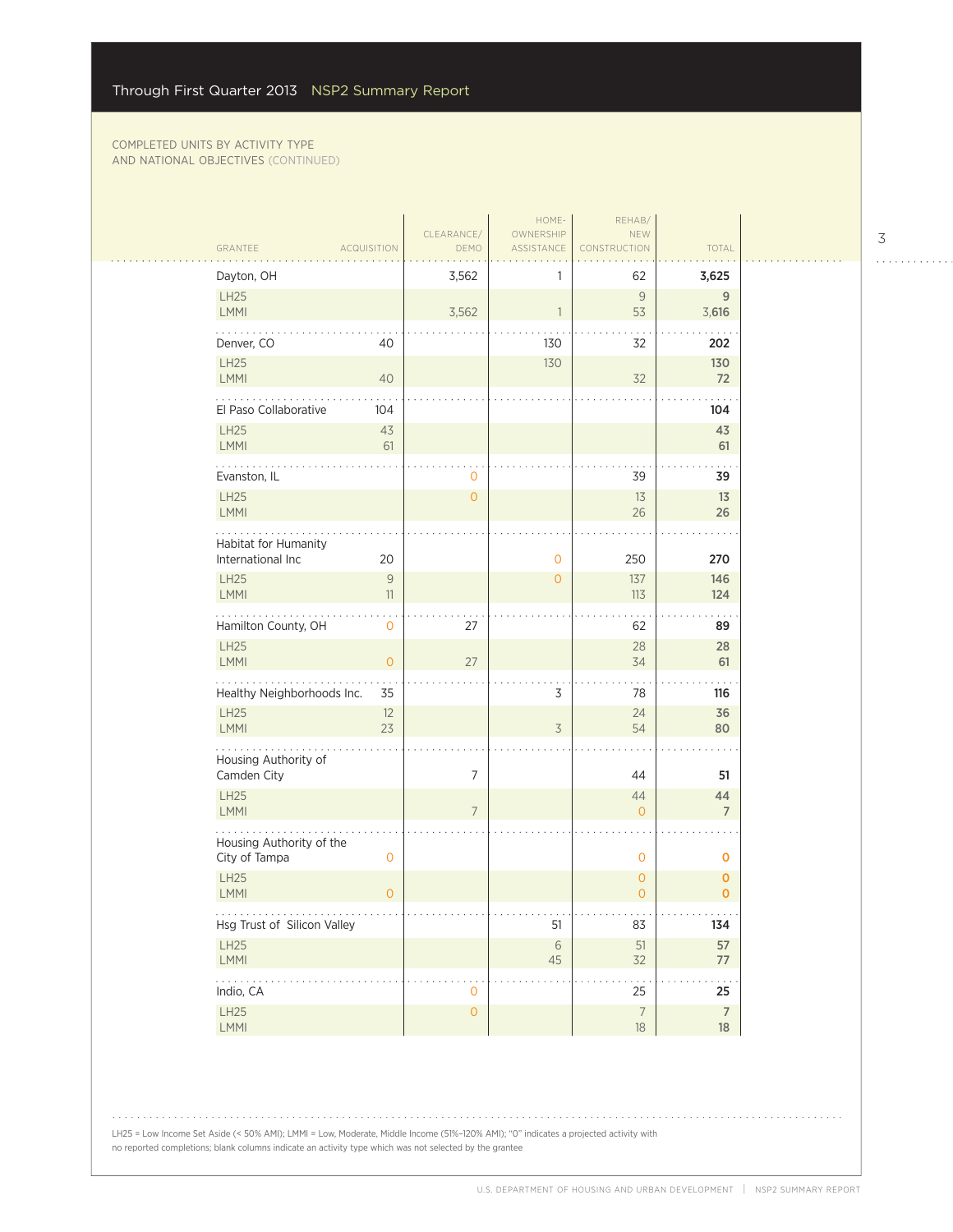| GRANTEE                                           |                            | <b>ACQUISITION</b>   | CLEARANCE/<br><b>DEMO</b> | HOME-<br>OWNERSHIP<br>ASSISTANCE | REHAB/<br><b>NEW</b><br><b>CONSTRUCTION</b> | <b>TOTAL</b>         |
|---------------------------------------------------|----------------------------|----------------------|---------------------------|----------------------------------|---------------------------------------------|----------------------|
| Lake Worth Community<br>Redevelopment Agency      |                            | $\mathbf{O}$         | 9                         | $\mathbf 0$                      | 79                                          | 88                   |
| <b>LH25</b>                                       |                            | $\overline{O}$       |                           | $\overline{0}$                   | 46                                          | 46                   |
| LMMI                                              |                            | $\mathbf{O}$         | $\mathsf{9}$              | 0                                | 33                                          | 42                   |
| Long Beach, CA<br><b>LH25</b>                     |                            | 11<br>11             |                           | 87                               |                                             | 98                   |
| LMMI                                              |                            | $\overline{O}$       |                           | 87                               |                                             | 11<br>87             |
| Los Angeles Neighborhood<br>Housing Services Inc. |                            |                      |                           | 105                              |                                             | 105                  |
| <b>LH25</b><br>LMMI                               |                            |                      |                           | $\overline{0}$<br>105            |                                             | $\mathbf 0$<br>105   |
| Los Angeles, CA                                   |                            |                      |                           |                                  | 141                                         | 141                  |
| <b>LH25</b><br><b>LMMI</b>                        |                            |                      |                           |                                  | 94<br>47                                    | 94<br>47             |
| Massachusetts Housing                             |                            |                      |                           |                                  |                                             |                      |
| Investment Corporation                            |                            |                      |                           | 38                               | 206                                         | 244                  |
| <b>LH25</b><br>LMMI                               |                            |                      |                           | 38                               | 62<br>144                                   | 62<br>182            |
| Metropolitan Development<br>and Housing Agency    |                            | 251                  |                           | 6                                | 91                                          | 348                  |
| <b>LH25</b><br><b>LMMI</b>                        |                            | 231<br>20            |                           | 6                                | 21<br>70                                    | 252<br>96            |
| Milwaukee, WI                                     |                            |                      | 158                       | 18                               | 36                                          | 212                  |
| <b>LH25</b><br>LMMI                               |                            |                      | 158                       | $\overline{3}$<br>15             | 5<br>31                                     | 8<br>204             |
| Minneapolis, MN                                   |                            |                      | $\mathbf 0$               | 76                               | $\mathbf 0$                                 | 76                   |
| LH25<br>LMMI                                      |                            |                      | $\overline{0}$            | $\overline{7}$<br>69             | $\overline{0}$<br>0                         | $\overline{7}$<br>69 |
| Modesto, CA                                       |                            | 40                   |                           |                                  | 5                                           | 45                   |
| <b>LH25</b><br><b>LMMI</b>                        |                            | $\overline{0}$<br>40 |                           |                                  | 5<br>0                                      | $\mathsf S$<br>40    |
| .<br>National Housing Trust                       | Community Development Fund |                      |                           |                                  | 59                                          | 59                   |
| LH25<br>LMMI                                      |                            |                      |                           |                                  | 28<br>31                                    | 28<br>31             |
| Neighborhood Housing                              |                            |                      |                           |                                  |                                             |                      |
| Services of Orange County<br><b>LH25</b>          |                            |                      |                           |                                  | 42<br>22                                    | 42<br>22             |
| LMMI                                              |                            |                      |                           |                                  | 20                                          | $20\,$               |

LH25 = Low Income Set Aside (< 50% AMI); LMMI = Low, Moderate, Middle Income (51%-120% AMI); "0" indicates a projected activity with no reported completions; blank columns indicate an activity type which was not selected by the grantee

 $1.1.1.1.1.1.1.1.1.1.1$ 

 $\mathcal{L}_{\mathcal{A}}$  ,  $\mathcal{L}_{\mathcal{A}}$ 

 $\bar{\psi}$  ,  $\bar{\psi}$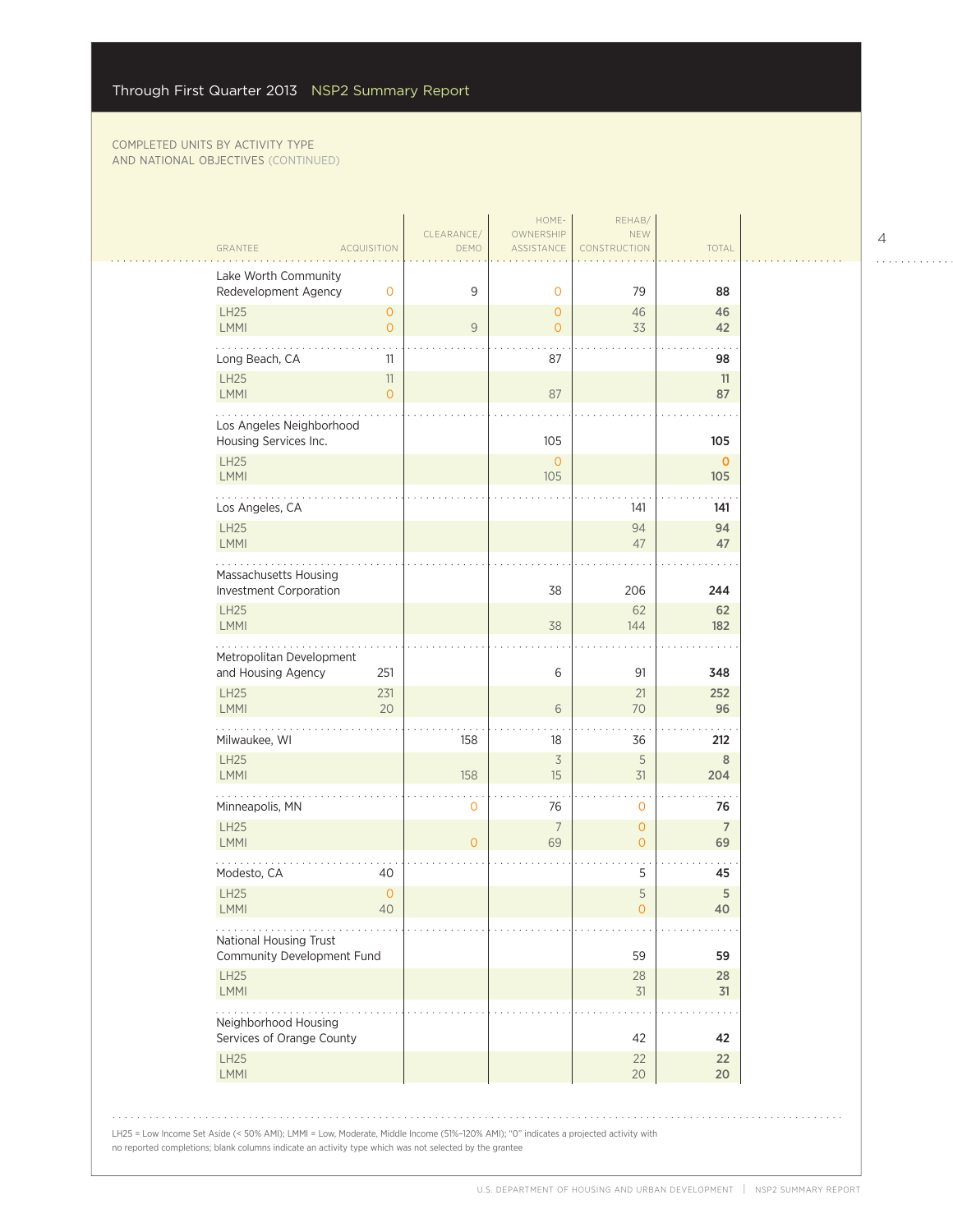| GRANTEE                                                   | <b>ACQUISITION</b>         | CLEARANCE/<br>DEMO | HOME-<br>OWNERSHIP<br>ASSISTANCE | REHAB/<br>NEW<br>CONSTRUCTION    | <b>TOTAL</b>                |  |
|-----------------------------------------------------------|----------------------------|--------------------|----------------------------------|----------------------------------|-----------------------------|--|
| Neighborhood Housing<br>Services of South Florida, Inc.   |                            |                    |                                  | 3                                | 3                           |  |
| <b>LH25</b><br><b>LMMI</b>                                |                            |                    |                                  | $\mathbf{O}$<br>3                | 0<br>3                      |  |
| Neighborhood<br>Lending Partners of<br>West Florida, Inc. | 202                        | 23                 | 3                                | $\mathbf{O}$                     | 228                         |  |
| LH25<br><b>LMMI</b>                                       | 28<br>174                  | 23                 | $\overline{\mathcal{S}}$         | $\overline{0}$<br>$\overline{0}$ | 28<br>200                   |  |
| New Orleans<br>Redevelopment Authority                    | $\mathbf 0$                | 20                 |                                  | 115                              | 135                         |  |
| <b>LH25</b><br><b>LMMI</b>                                | $\overline{0}$             | 20                 |                                  | 28<br>87                         | 28<br>107                   |  |
| New York City, NY                                         | 7                          |                    | 8                                | 0                                | 15                          |  |
| LH25<br><b>LMMI</b>                                       | 7<br>$\overline{O}$        |                    | 8                                | $\overline{O}$<br>$\overline{0}$ | $\overline{7}$<br>8         |  |
| Newark, NJ                                                | $\circ$                    |                    |                                  | $\mathbf{O}$                     | $\mathbf 0$                 |  |
| <b>LH25</b><br>LMMI                                       | $\overline{0}$<br>$\Omega$ |                    |                                  | $\overline{0}$<br>$\overline{0}$ | $\mathbf 0$<br>$\mathbf 0$  |  |
| North Little Rock, AR                                     |                            | 32                 | $\circ$                          | 23                               | 55                          |  |
| <b>LH25</b><br>LMMI                                       |                            | 32                 | $\overline{O}$                   | 15<br>8                          | 15<br>40                    |  |
| Palm Beach County, FL                                     | 19                         |                    | 18                               | 29                               | 66                          |  |
| <b>LH25</b><br><b>LMMI</b>                                | $\,8\,$<br>11              |                    | 13<br>5                          | 16<br>13                         | 37<br>29                    |  |
| Philadelphia, PA                                          |                            | $\mathbf 0$        |                                  | $\mathbf 0$                      | O                           |  |
| LH25<br>LMMI                                              |                            | $\overline{0}$     |                                  | $\mathbf{O}$<br>$\overline{O}$   | $\mathbf 0$<br>$\mathbf{O}$ |  |
| Phoenix, AZ                                               | 3                          | 13                 | 0                                | 363                              | 379                         |  |
| <b>LH25</b><br>LMMI                                       | 3<br>∩                     | $13$               |                                  | 190<br>173                       | 193<br>186                  |  |
| .<br>Pima County, AZ                                      |                            | 20                 | 141                              | 140                              | 301                         |  |
| LH25<br>LMMI                                              |                            | $20\,$             | $36\,$<br>$105$                  | 57<br>83                         | 93<br>208                   |  |
| .<br>Prichard Housing Authority                           | 31                         | 24                 |                                  | 86                               | 141                         |  |
| <b>LH25</b><br>LMMI                                       | 31                         | 24                 |                                  | $27\,$<br>59                     | 27<br>114                   |  |
|                                                           |                            |                    |                                  |                                  |                             |  |

LH25 = Low Income Set Aside (< 50% AMI); LMMI = Low, Moderate, Middle Income (51%-120% AMI); "0" indicates a projected activity with no reported completions; blank columns indicate an activity type which was not selected by the grantee

5

 $\begin{array}{cccccccccccccc} . & . & . & . & . & . & . & . & . & . & . & . & . \end{array}$ 

 $\mathbb{R}$